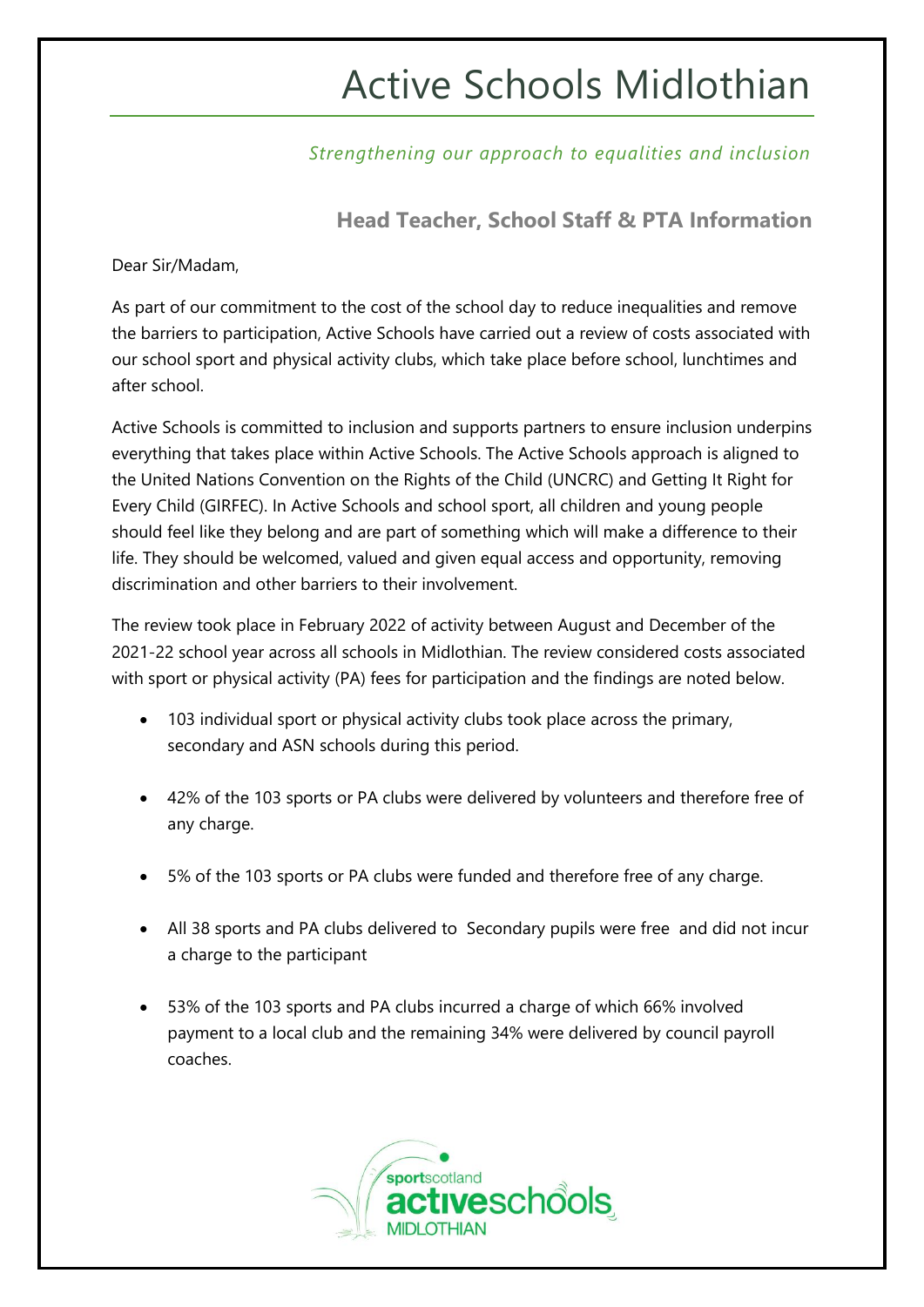# Active Schools Midlothian

### *Strengthening our approach to equalities and inclusion*

- 99% of sports and PA clubs solely for primary pupils incurred a charge
- Of the 53% sports and PA clubs which incurred a charge £1.80 per session was the average for school based clubs and £3.80 for cluster/community based clubs.
- All primaries offering opportunities on site with the exception of two had at least one activity which incurred a charge (at the time of the audit not all schools were delivering extra-curricular activity due to COVID)
- The review also highlighted inequalities across schools, with some schools offering all sport and physical activity free of charge and other schools charging for all or some activities
- The review clearly points towards the area of primary provision being the area of focus to make the required impact towards all Active Schools Clubs free at the point of use.

From discussing the findings with Schools Group Management Team and with your help and support, we would like to phase out all costs associated with Active Schools sport and PA clubs that take place before school at lunchtime and after school from the start of the new academic school year in August 2022. To ensure all children and young people in Midlothian have the same opportunities to take part. To do this we are proposing the following for consideration.

- Active Schools to work with schools to phase out the costs associated with all extracurricular activity currently provide.
- Active Schools will grow and develop a network of volunteers such as parents, school staff, senior pupils and students to deliver opportunities.
- Active Schools will look to utilise school funds such as the Pupil Equity Fund, Parent Teacher Association funds or other external or council sources where funding is required to pay for delivery of activity sessions or transport. Active Schools will continue to administer and organise these opportunities